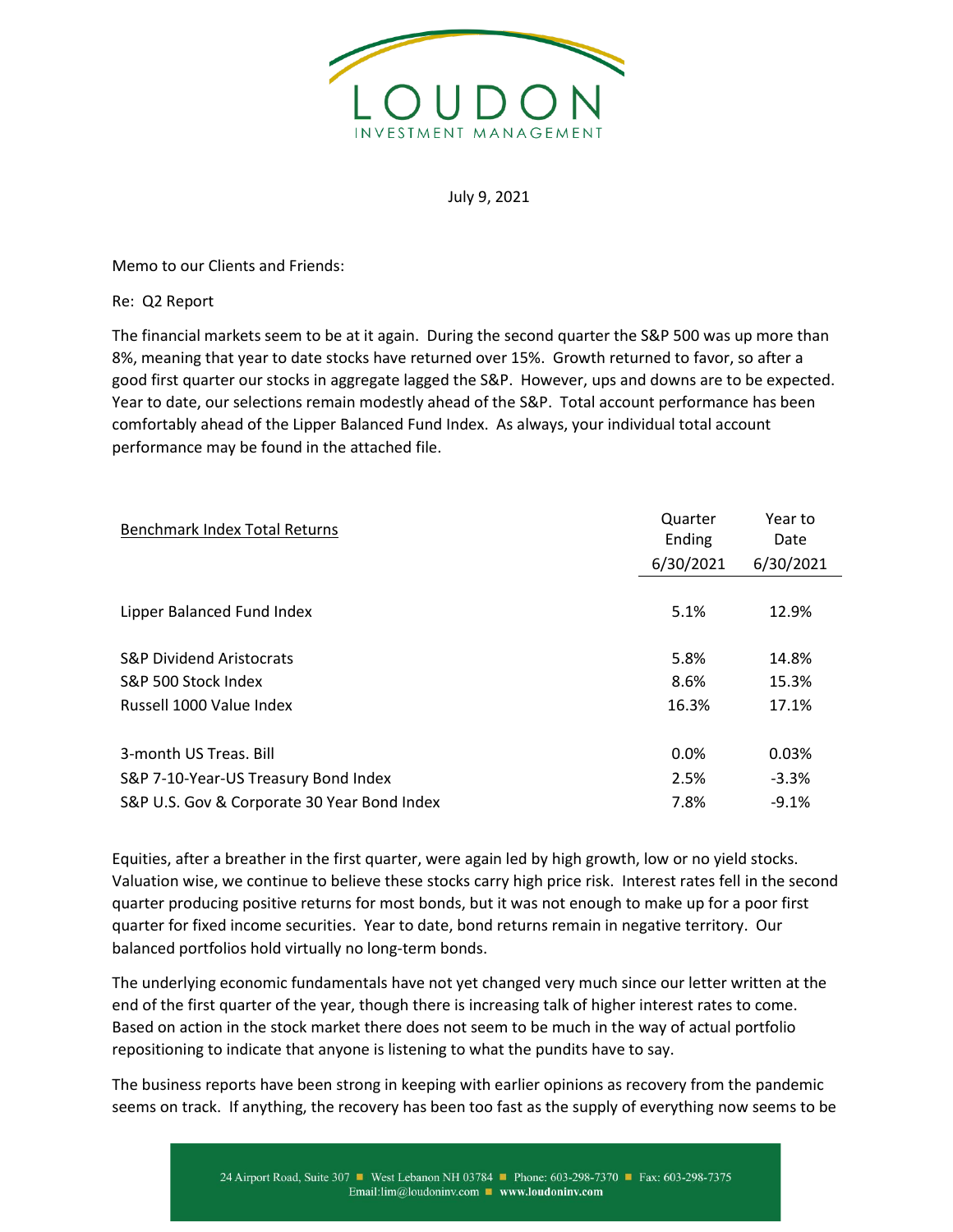

short of demand. This has been especially true of the labor supply. Actually, there are plenty of workers around, but many seem to be reluctant to return to the job given the currently pandemic inflated special unemployment benefits. Those at the low end of the wage scale can often earn more by not working rather than by going back.

Over the past year the price of gas has gone up about a dollar per gallon. Food prices are also on the rise and obvious to anyone who goes to the grocery store. Higher labor costs are expected, given the current number of unfilled job openings, and in general we are paying more for most items.

The inflation numbers are now being noticed, as the year over year Consumer Price Index has recently been reported as up 5% with "Core Inflation" (excludes volatile oil and food prices) also up 3.5%. Yet the current income yield on a ten-year US Treasury Bond is now below 1.3%. Something has to give. These bonds usually sell at a premium to the inflation rate and money market rates are usually in line with core inflation. As you can see from your own portfolios, they are now less than 0.5%.

Inflation is also driven by an expansive monetary policy along with the huge Federal spending programs that were (mostly appropriately) enacted over the past year. By at least one measure (M2), the money supply has grown over 33% in the last twelve months. Under most circumstances, all of these factors provide the perfect set up for inflation and suggests it will be more than just transitory.

Part of this is due to the Fed finding itself in a bind. It has dual objectives assigned by Congress that state its job is to keep inflation under control, typically by loosening or tightening the money supply. But at the same time, it is required to support full employment generally by lowering interest rates. These objectives are often in conflict. On one side is the Federal Reserve Board, a majority of which seem to be staying with their belief that the spike in inflation is mostly temporary and related to the labor shortages and surging demand as the economy recovers. But many others outside the Fed are not so sanguine and believe we should be starting to raise interest rates now.

Gray Cardiff, editor of a publication called Sound Advice, and one of the people we listen to carefully, recently said "Nothing is more dangerous than to assume a current trend is transitory," a sentiment with which we agree. With high stock valuations being supported by very low interest rates, any uplift in rates will likely reduce valuations and stock prices with them. The risk of higher rates will increase at the same time that year over year earnings numbers slow from recent recovery levels.

As always, it is much easier to identify risk than it is to tell when the financial markets will start to act on it. We do take some comfort that our holdings, in general, are less volatile than the overall market, not to mention much less so than high growth stocks that are and will be particularly vulnerable in a market decline.

Although we are conservative in our equity selections it is not without reason and, except for the recent market focus on high growth, has served us and our clients well over the years. Transactions over the past several years have focused on high quality along with income yield and total return potential. Quality, in particular, should fundamentally serve us well when the economy slows and the next bear market begins.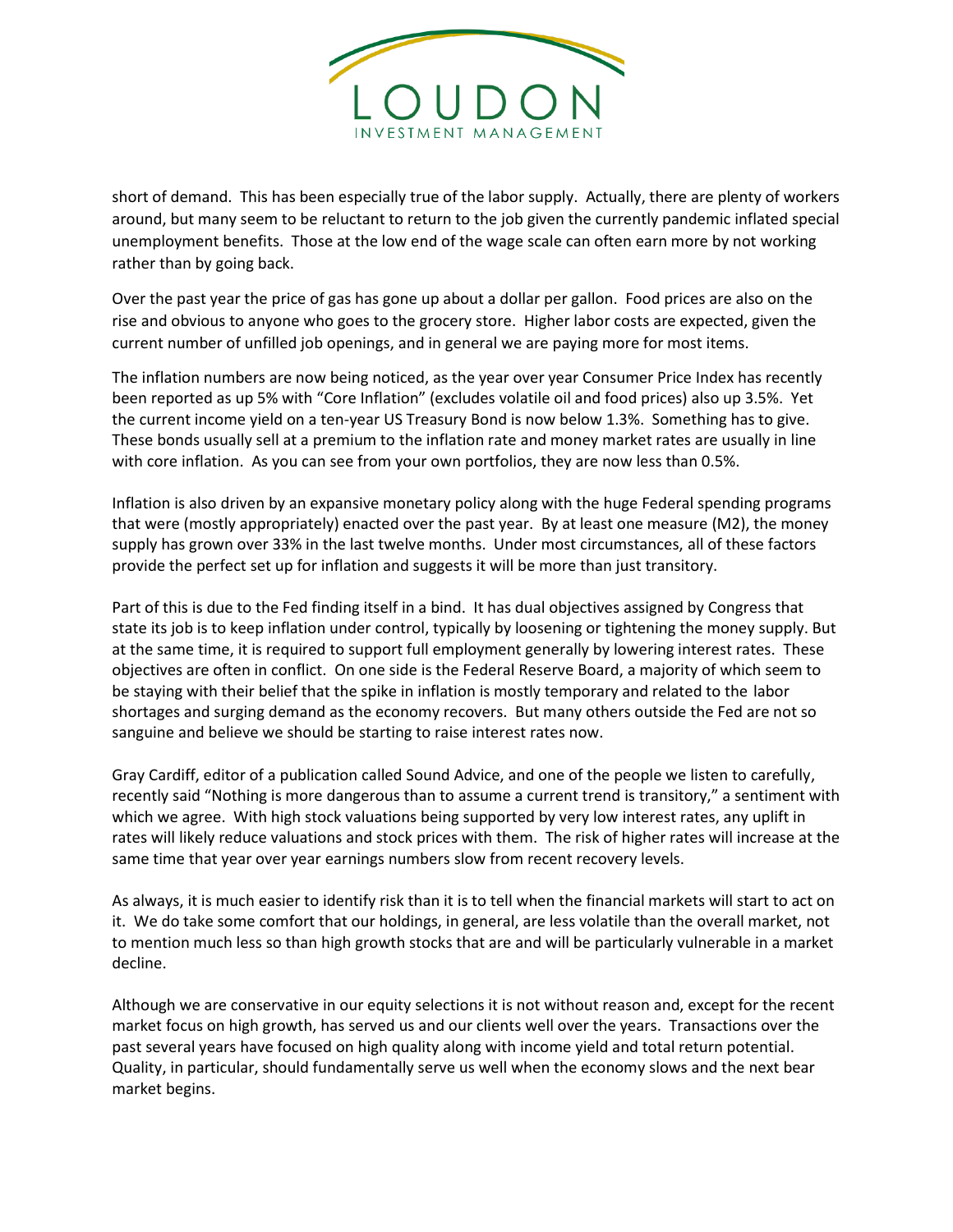

Negative returns, though never welcome are particularly painful when stocks held go down faster than the general market. This is what we most try to avoid even if we give up some return when the market surges. It is accepted theory that we all find losing money far more painful than the pleasure provided when the market is moving higher and we are at least making money.

## **Top 20 Holdings**

This last quarter saw no major change in our top 20 list. But we have been actively trimming back some of our biggest winners that had grown too large relative to the total size of some portfolios. Broad diversification is always a factor in our thinking and another way to reduce risk. We have mostly been adding to some of our existing holdings in recent months. Our current Top 20 list is as follows:

| 3M Company             | Enterprise Products Partners L.P.  |
|------------------------|------------------------------------|
| AbbVie Inc.            | <b>Fastenal Company</b>            |
| Aflac Inc.             | Illinois Tool Works Inc.           |
| Ameriprise Financial   | Lowes Companies Inc.               |
| Amgen Inc.             | <b>Microsoft Corporation</b>       |
| Archer Daniels Midland | Polaris                            |
| AT&T                   | Qualcomm Inc.                      |
| Cardinal Health        | <b>Starbucks Corporation</b>       |
| Caterpillar Inc.       | <b>Technology Sector SPDR Fund</b> |
| Cisco Systems Inc.     | United Parcel Service              |

One company worth special mention is long-term holding AT&T. The company shocked investors in May with its announcement of some significant structural changes. AT&T's WarnerMedia business will combine with Discovery Inc. (DISCA) in an all-stock deal. The combined entity will be spun off into a separate company with current AT&T shareholders owning about 71% and Discovery shareholders owning the rest. The deal will bring together many well-known names including HBO, Warner Bros, Discovery, CNN, HGTV, Food Network and others. But the spin-off was surprising. AT&T purchased the assets of Time Warner not too long ago in 2018 and added to its significant debt load to do so. AT&T has also been bogged down by its extremely overpriced purchase of DirecTV in 2015, with a spin-off of those assets expected to be completed in the second half of this year. After these previous purchases are unwound, the remaining AT&T company will be focused on telephone and broadband internet.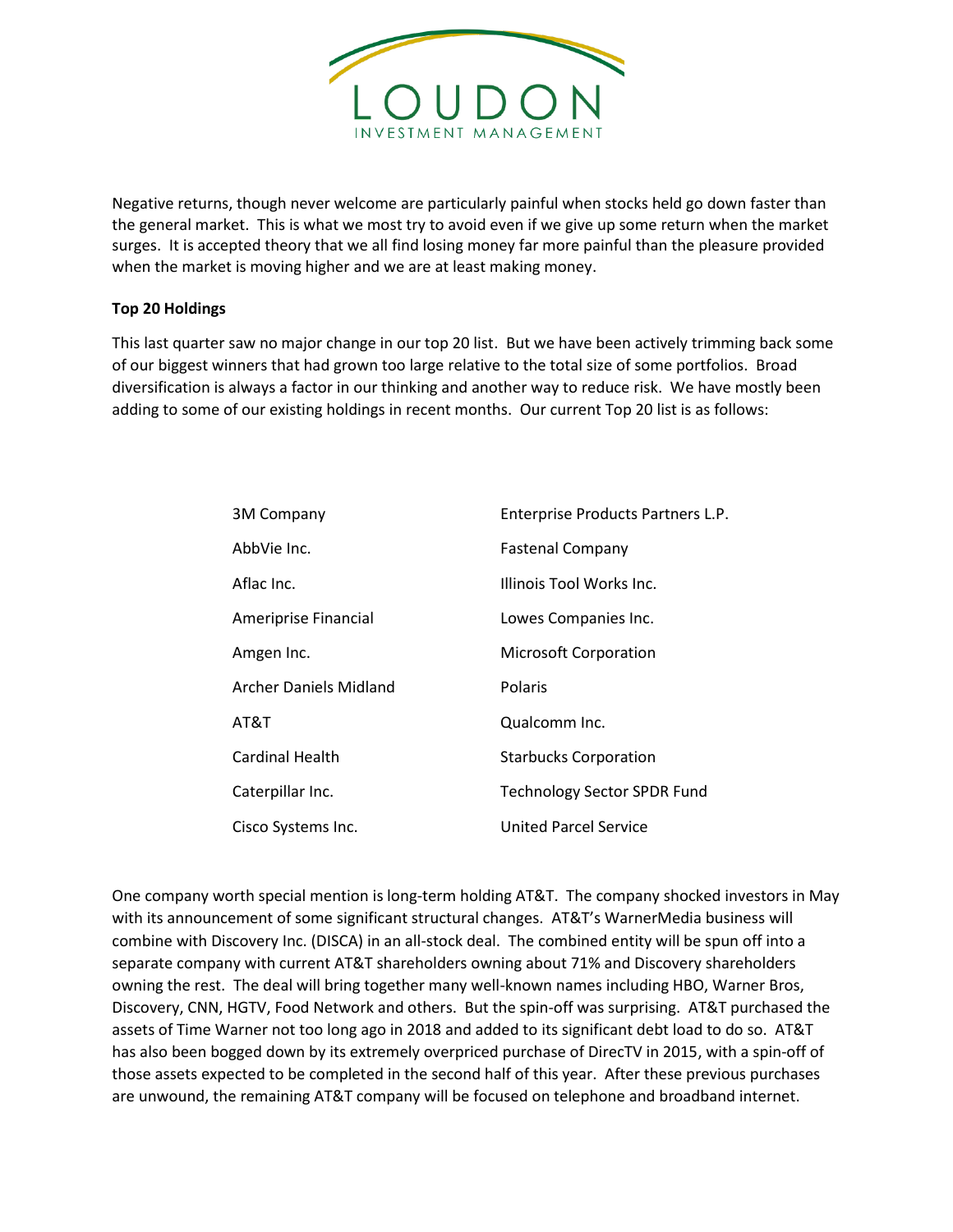

For a long time, AT&T has been a reliable dividend growth holding for investors. The company has generally provided an income yield well above that of a typical stock with a current yield over 7%. Additionally, the company had raised its dividend every year for over 30 years, earning its place as a Dividend Aristocrat (an S&P 500 Index stock that has raised its dividend every year for 25+ years). But now AT&T has not increased its dividend in over a year, mainly due to the increased debt load from its previous acquisitions of DirecTV and WarnerMedia, as well as the recent large purchase of band width during the FCC's last 5G spectrum auction. It was becoming clear that AT&T would struggle to continue raising the dividend given the capital expenses required to maintain a strong position in the wireless world and service its sizable debt load. As part of the recent announcement, AT&T also noted that the dividend will be cut once the spin-off is complete, making it less appealing for us as dividend growth investors.

What does this mean for us and our holdings? Many investors are excited about the spin-off while many dividend investors are disappointed at the upcoming dividend cut. While AT&T's stock price did fall a bit on the news, the impact on the stock price has not been that significant one way or the other. Our average client holdings remain around their cost basis, meaning that the current price is about in line with what we originally paid for the stock. Meanwhile we have been earning a 7%+ dividend along the way. While the total performance lags the market in recent years, the steady cash flow provided by the dividend since we have owned it and the resilience of the stock price has helped us out quite a bit. While AT&T stock has not worked out as well as we had hoped, the result has been far from a disaster for shareholders.

Now that we have had some time to digest the news and review the facts, we find that we are not particularly excited or upset about it. Rather, we find our confidence in AT&T is fading as the company seems to lack a clear direction for the future after its media assets are spun off. A dividend cut, even one that is announced a full year in advance, is always disappointing. In the case of AT&T it will be nearly impossible to replace the 7%+ income yield that our clients have been earning from the holding, as the S&P 500 now yields less than 1.5%. Putting it all together we have difficulty believing that there will be any great catalyst for AT&T stock for the next year or so until the spin-off is complete. It seems quite possible that AT&T stock may trade in its own narrow bubble around the current price without too much influence from the rest of the stock market. We have begun unwinding our holdings in AT&T as we are able to find new opportunities to buy. Recent purchases have included defense contractors Lockheed Martin and General Dynamics as well as pharmaceutical company Merck. All have promising fundamentals but, like AT&T have not performed well over the past year. Even in the current hot market we are still able to find a few reasonable values out there that we believe will perform over the next several years. These stocks have not yet made it onto our top twenty list, though they may get there in coming months.

## **Summary and Conclusion:**

There are many crosswinds at work today in both the economy and the financial markets. Most of these